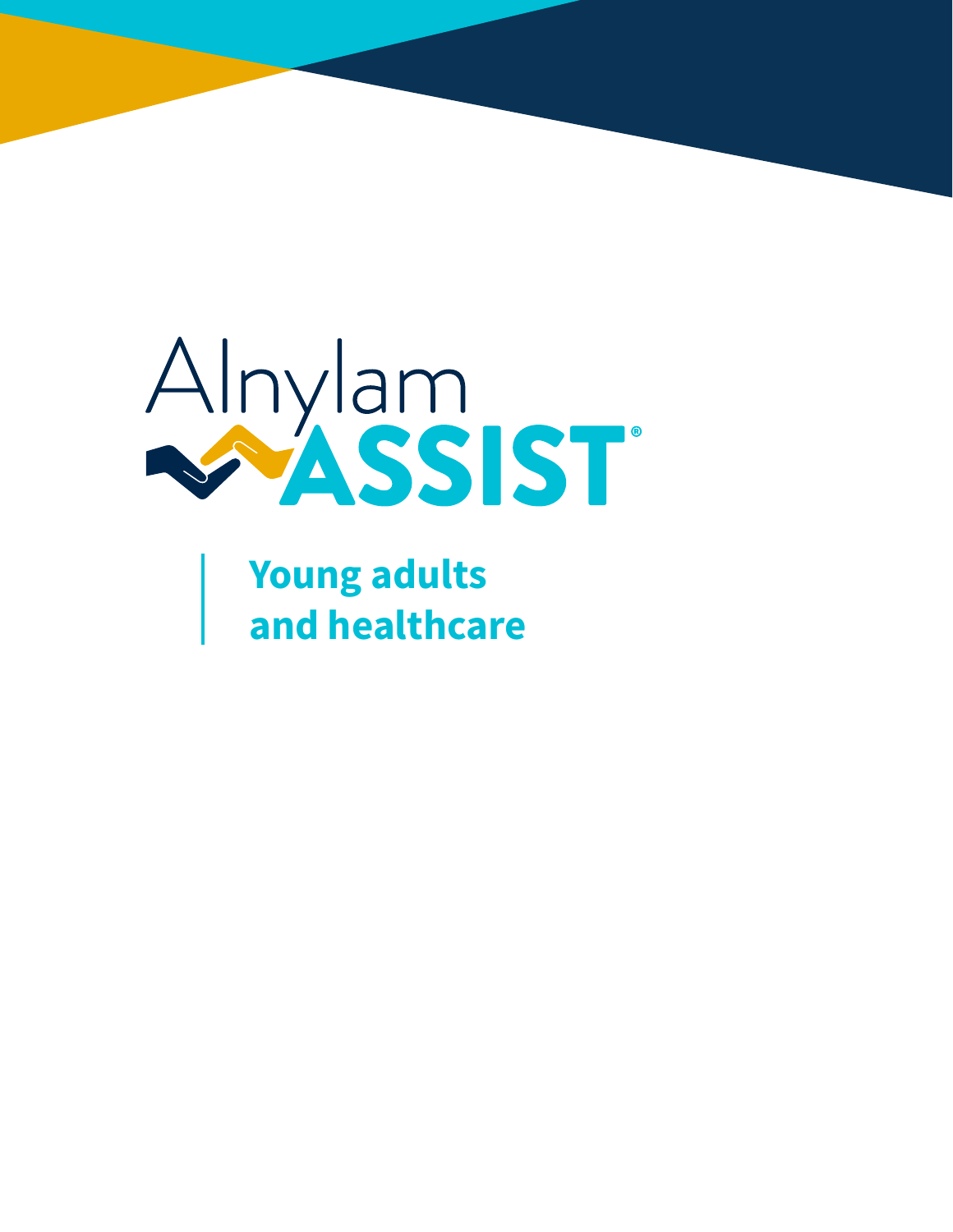### Important Considerations

If you are a young adult and are choosing health insurance for the first time, you may have a number of options. This guide is intended to help you understand these options.<sup>a</sup>

#### **There are a number of health insurance coverage options available to young adults:**

#### **Employer-sponsored coverage**

- $\triangleright$  Many employers offer health insurance plans to eligible employees and dependents. If you are eligible, you may elect to enroll in your company's employer-sponsored insurance plan when starting a new job, during the open enrollment period, or if you've had a certain life event (e.g., marriage, birth of a child, or loss of health insurance coverage).
- 2

1

#### **Parent's insurance plan**

- $\triangleright$  The Affordable Care Act requires plans and issuers that offer dependent child coverage to make the coverage available until a child reaches the age of 26. Both married and unmarried children qualify for this coverage. This rule applies to all plans in the individual market and to all employer plans.
- $\triangleright$  This coverage ends on your 26<sup>th</sup> birthday; however, when you lose coverage on your 26<sup>th</sup> birthday, you qualify for a **[Special Enrollment Period](https://www.healthcare.gov/coverage-outside-open-enrollment/#part=2)** which allows you to enroll in a health plan outside of the Open Enrollment time frame.



#### **Catastrophic health coverage**

 $\triangleright$  If you are under 30, you may be eligible to purchase a special kind of health insurance plan that can protect you from very high medical costs. **[Catastrophic plans](https://www.healthcare.gov/choose-a-plan/catastrophic-health-plans/)** typically have lower premiums and may offer free access to preventative care (e.g., immunizations, blood pressure screening, etc.); however, these plans often have high deductibles (i.e., with the exception of preventative care, you will likely have to pay a substantial amount before your plan will cover your medical costs).

# 4

5

 $\mathcal{D}$ 

#### **Student insurance**

ce coverage for students. Coverage ma<br>ol for additional information on covera<br>**DRAFT**  $\triangleright$  Some colleges and universities offer insurance coverage for students. Coverage may vary from school to school; you can contact your school for additional information on coverage and how to enroll.

#### **Medicaid and CHIP**

▷ Some young adults may be able to qualify for **[Medicaid and CHIP](https://www.healthcare.gov/medicaid-chip/getting-medicaid-chip/)** coverage. This is usually dependent on your income and other qualifying life events.

When evaluating coverage options, it is important to consider whether your current physician is in a plan's network and whether or not the plan offers coverage for any medications you are currently taking.

#### **a Information above has been adapted from the following sources:**

Department of Labor. Available at:

Centers for Medicare & Medicaid Services. People under 30: How to get or stay on a parent's plan. Available at: <https://www.healthcare.gov/young-adults/children-under-26/>

Centers for Medicare & Medicaid Services. Getting covered if you're under 30. Available at: [https://www.healthcare.gov/young-adults/coverage/#/questions](https://www.healthcare.gov/young-adults/coverage/#/questions
)



[https://www.dol.gov/agencies/ebsa/](https://www.dol.gov/agencies/ebsa/about-ebsa/our-activities/resource-center/faqs/young-adult-and-aca#:~:text=to%20age%2026%3F-,The%20Affordable%20Care%20Act%20requires%20plans%20and%20issuers%20that%20offer,and%20to%20all%20employer%20plans.)about-ebsa/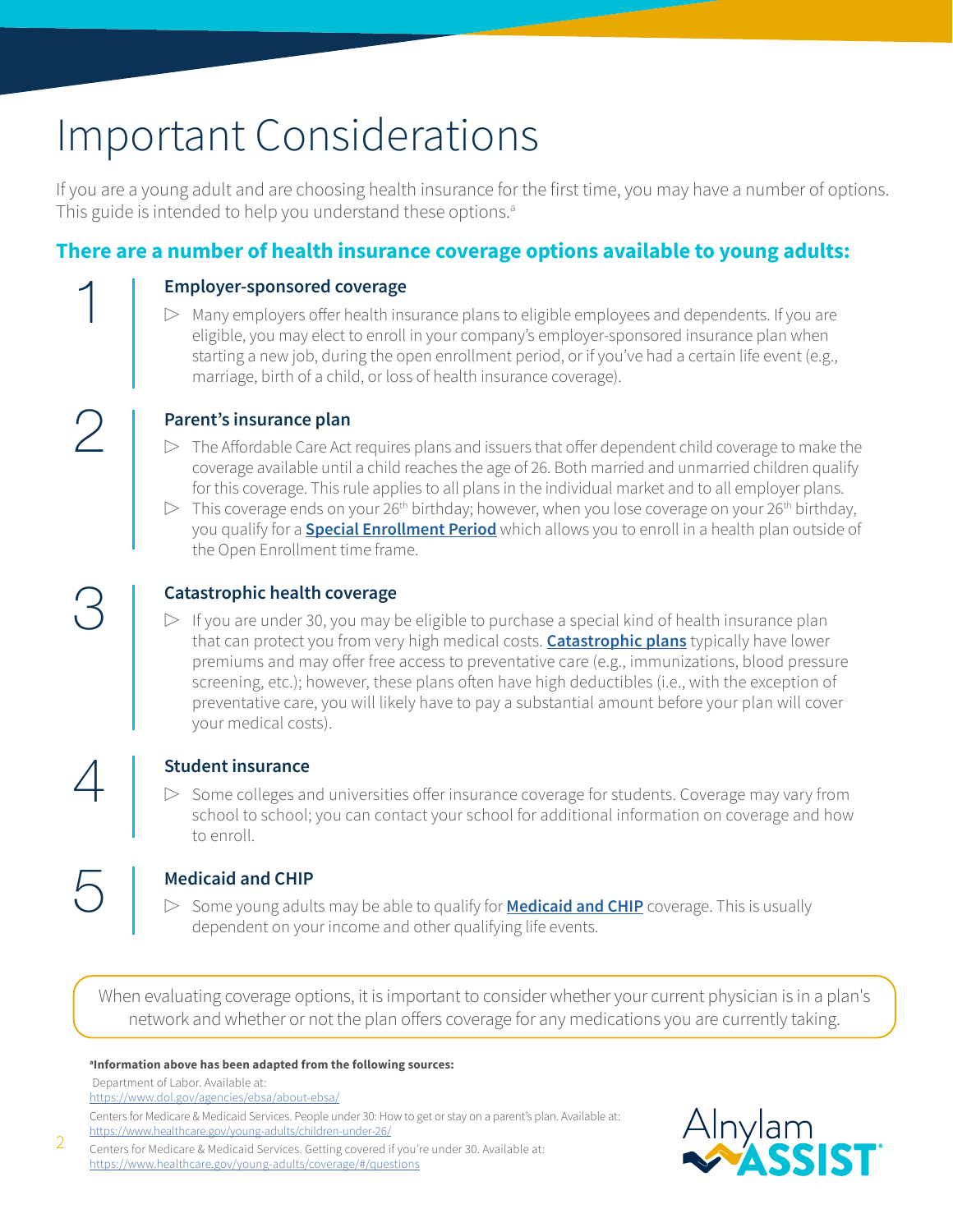# Transitioning from pediatric to adult care

Transitioning from pediatric to adult care can be challenging, but these tips can help ensure the process goes smoothly



#### Consider a new physician **C** Send your health

You may want to work with your current pediatrician to find a new physician that treats adult patients and supports your healthcare needs. Once you identify a physician, contact them to make sure they accept your health insurance.



### **information**

Ask your current pediatrician to have your health information sent over to your new physician. Keep a copy of your information for your own records.



# $\begin{tabular}{c} \multicolumn{1}{c}{} & \multicolumn{1}{c}{} & \multicolumn{1}{c}{} & \multicolumn{1}{c}{} & \multicolumn{1}{c}{} & \multicolumn{1}{c}{} & \multicolumn{1}{c}{} & \multicolumn{1}{c}{} & \multicolumn{1}{c}{} & \multicolumn{1}{c}{} & \multicolumn{1}{c}{} & \multicolumn{1}{c}{} & \multicolumn{1}{c}{} & \multicolumn{1}{c}{} & \multicolumn{1}{c}{} & \multicolumn{1}{c}{} & \multicolumn{1}{c}{} & \multicolumn{1}{c}{} & \multicolumn{1}{c}{} & \multicolumn$

Call your new physician to schedule your first appointment. When making the appointment, confirm that they accept your insurance and whether or not you will have any financial responsibility at the time of your visit (e.g., copayment).

# Things to note

- ith a primary care physician and oth<br>ncy care services). This will help enst<br>ions or events) that may impact your  $\triangleright$  It is important to identify and establish a relationship with a primary care physician and other relevant specialists (as opposed to relying on urgent or emergency care services). This will help ensure your physicians are aware of key issues (e.g., medical conditions or events) that may impact your health and treatment decision making.
- $\triangleright$  The practice will have you sign a HIPAA consent form which gives privacy rights to your medical information. If you would like to share medical information with other family members, your physician will ask you to fill out another form that allows certain individuals to access your information and be with you at your visit.

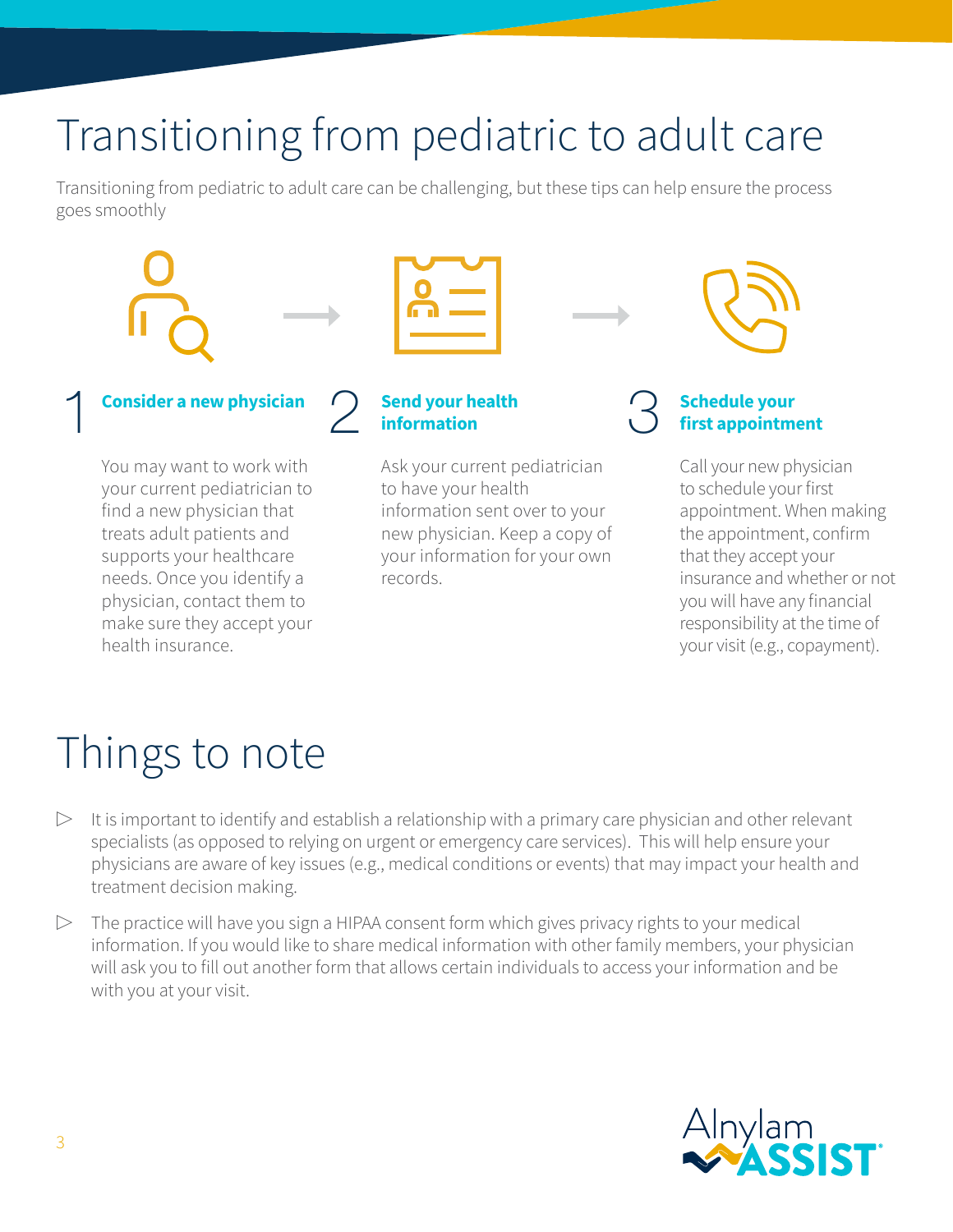# Healthcare checklist for young adults

- Do you have proper health insurance coverage (e.g., parent's insurance [if under 26], employer-sponsored coverage, student insurance, Medicaid/CHIP, catastrophic health coverage)?
	- $\triangleright$  Be aware of any enrollment deadlines that may apply if you are considering obtaining health insurance or switching plans.
	- If you are considering a new health insurance plan, does the plan offer coverage for medications you are currently taking?
	- If you are considering a new health insurance plan, are your physicians and preferred pharmacy in the health plan's network?
	- Do you have a copy of your insurance card with you and do you know the copay amounts for wellness-check visits, sick visits, specialty physician visits, and medications?
	- Do you have a primary care physician?
		- $\triangleright$  Ensure that your medical information has been updated and transferred from your pediatrician to your new physician.
	- Do you know which medications you may be allergic to or any other information that would be important for a physician to know (e.g., recent medical or dental procedures, family medical history, etc.)?
		- Do you have access to your medical records and immunization records?
		- Have you completed the HIPAA privacy form at your physician's office?
		- be important for a physician to a<br>by medical history, etc.)?<br>bu have access to your medical red<br>you completed the HIPAA privacy<br>d you like to grant permission to a<br>mation and appointments if need Would you like to grant permission to another family member for access to your medical information and appointments, if needed?
		- $\triangleright$  If so, have you completed the appropriate paperwork to grant permission for the parent/caregiver to speak with your healthcare providers?



 $\bigcirc$ 

S<br>S